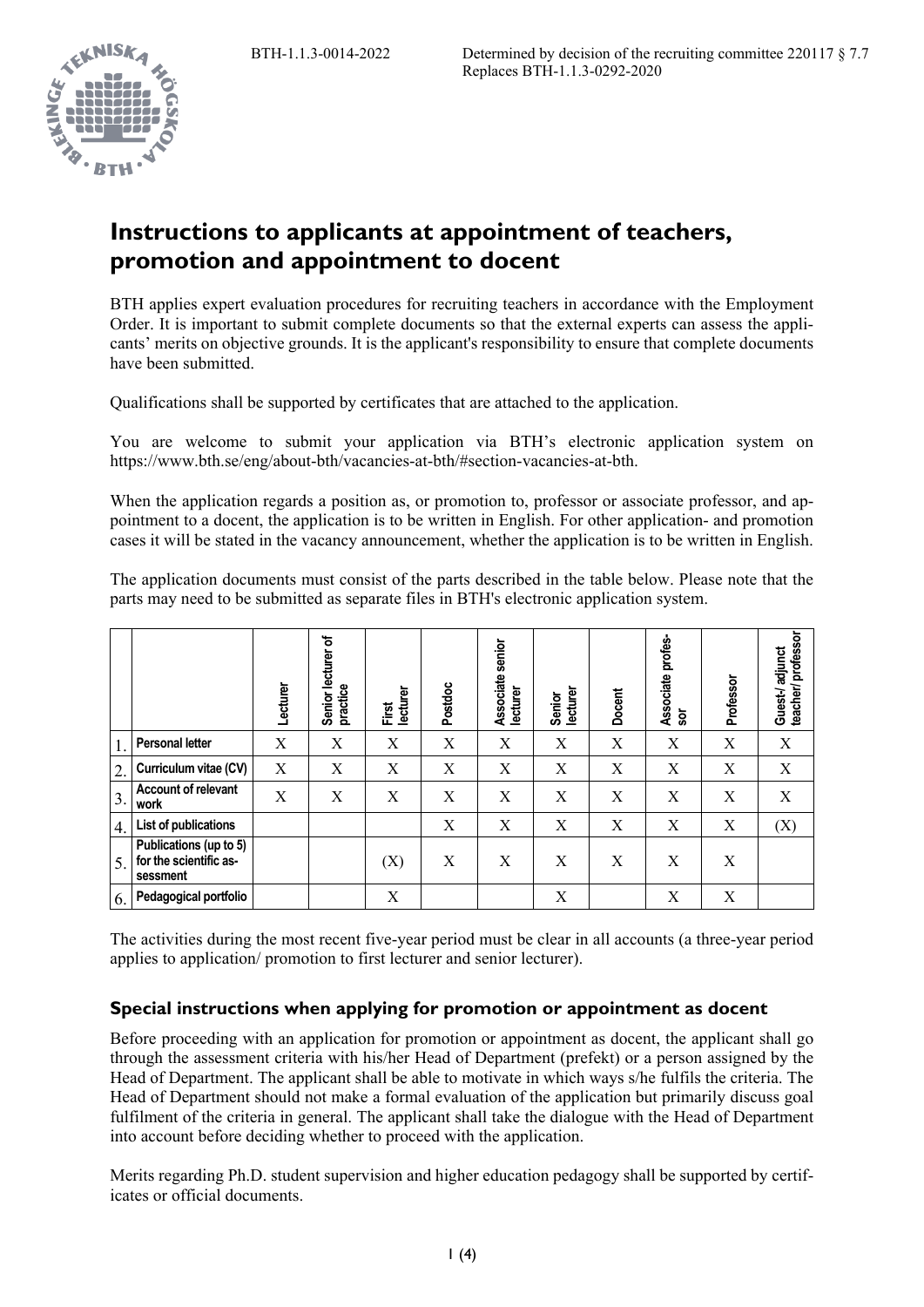If the applicant, at a promotion, desires to change subject area, a subject area description for the "new subject" is to be attached and the change of subject area is to be motivated (see *Guidelines for appointment and promotion of teachers and appointment to docent at Blekinge Institute of Technology*).

## **1 Personal letter**

A personal letter of no more than 2 pages containing information about the position applied for and the applicant. The personal letter is to contain the following information:

- The position applied for including the reference number or the higher position the promotion refers to.
- The applicant's name, title and personal identity number (for holders of a Swedish personal identity number) or date of birth.
- Home address, telephone number and email address.
- Place of work with address, telephone number and email address (if applicable).
- A motivation for the application.

# **2 Curriculum vitae (CV)**

Besides current/former employments and degrees, the CV should only contain information relevant for the position or promotion in question. Service certificates and any other certificates that support the information should be enclosed with the application.

The scientific qualifications should, among other things, include the following aspects:

- Invited talks, grading committees, review- and programme committees, editor- and external reviewer assignments, etc.
- Received research funding as main applicant respective co-applicant in national or international competition from research councils, foundations, the business world, etc., and leadership of corresponding projects.
- Collaboration with the surrounding community and information about research and development work.

The pedagogical qualifications should, among other things, include the following aspects:

- Experience of third-cycle supervision. Supervised Ph.D. students should be accounted for with names, degree years and degree levels and the extent of the supervision work. It should be clearly stated whether the work has been conducted as principal supervisor and/or (assistant) supervisor.
- Pedagogical studies and development, such as completed studies, theoretical knowledge, lectures given, experience of teaching and course- and programme development.

#### **3 Account of relevant work**

The account should be in essay form and be relatively brief (no more than 8 pages). It should provide a comprehensive picture of the applicant's relevant work/activities for the position in question up to the application date. Using the account, it should be possible to determine what the applicant has achieved within research, teaching and collaboration with the surrounding community, which results have materialized, and which impact these results had on research, teaching and collaboration with the surrounding community.

The account should also include the applicant's view of the potential for development within research (research plan), teaching, collaboration with the surrounding community and other activities that fall within the position or promotion in question.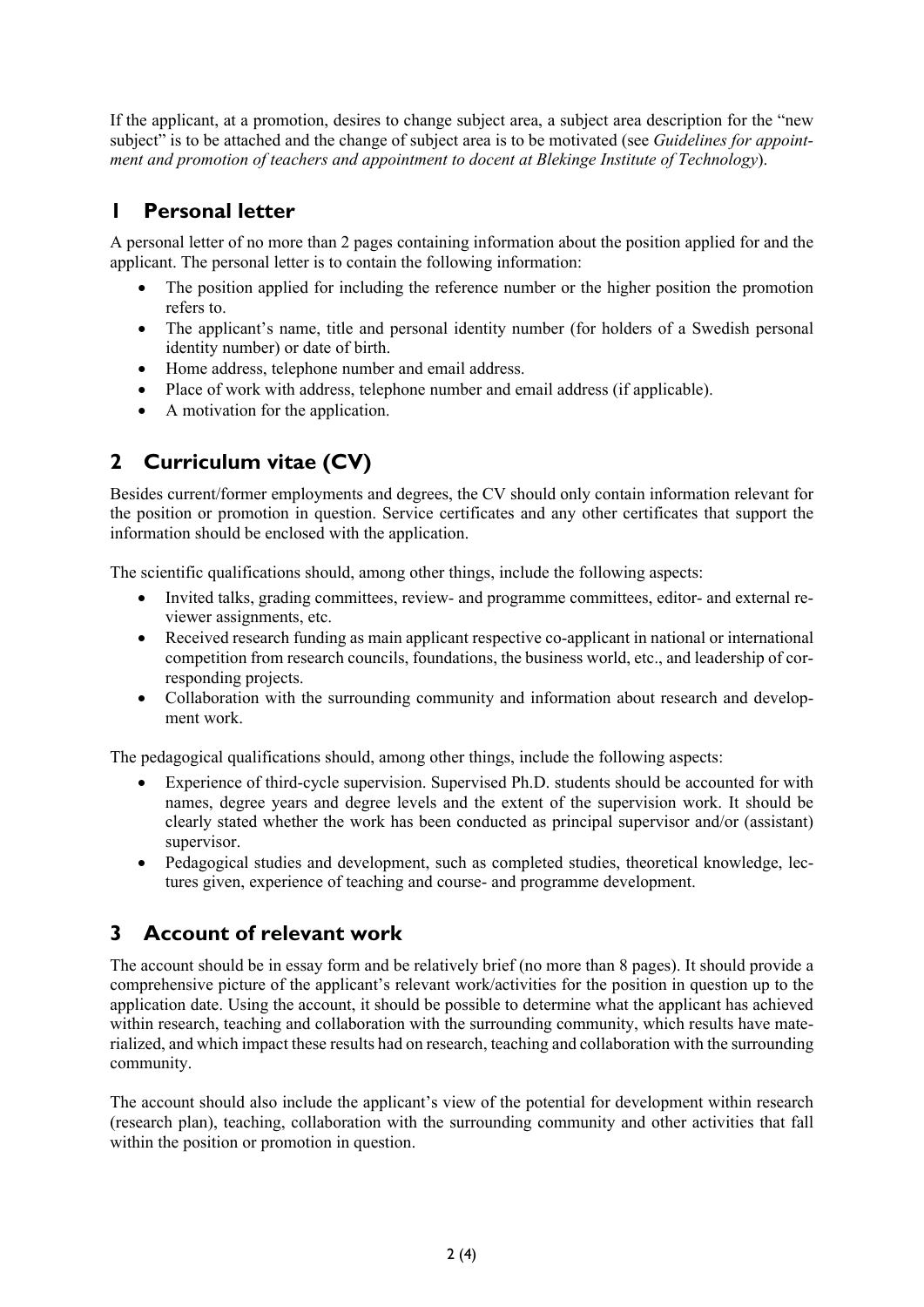### **4 List of publications**

The complete list of numbered publications should bear the applicant's name. Only published and accepted publications should be included in categories 1‒8. Works in progress should not be listed. Submitted manuscripts can be included in category Other publications (9.). The publication categories journal (1.), conference (2.), workshop (3.) and book chapter (6.) refer to peer-reviewed articles. Publications of these categories which have not been peer-reviewed are included in the category Other publications together with, e.g., technical reports. The publications that the applicant submits for assessment (see Section 5 Publications) should be marked with an asterisk in the list of publications.

The publications should be grouped into the following categories:

- 1. Articles in international scientific journals with peer review
- 2. Conference articles with peer review
- 3. Workshop articles with peer review
- 4. Monographs (books)
- 5. Anthologies (edited books)
- 6. Articles in anthologies (book chapters) with peer-review
- 7. Popular science works
- 8. Study material for teaching at university level
- 9. Other publications (e.g., datasets, software, technical reports, arXiv-articles, etc)

Besides listing the publications in accordance with the above categories, it should be made clear which publications were co-authored with which type of co-author(s) (e.g., students, more senior researchers or partners from the industry). More recent work (from the past 5 years) should be made prominent. One way of presenting the publications is suggested in Enclosure 1 (at the end of this document), which is a publication table with references to the list of publications.

### **5 Publications**

A maximum of 5 publications may be submitted for assessment. Their impact should be briefly described in Section 3 *Account of relevant work*. At least 2 of the publications submitted for assessment shall be recent and not more than 5 years old. Like all other documents, these are to be submitted electronically. The selected publications are to be numbered in accordance with the list of publications.

### **6 Pedagogical portfolio**

The pedagogical portfolio should be at most 15 pages (excluding enclosures) and include the following 9 parts. Detailed instructions for the pedagogical portfolio are found in the *Instructions for the pedagogical portfolio*:

- 1. Background and short presentation
- 2. Pedagogical studies
- 3. Experiences of teaching and supervision
- 4. Pedagogical activities: approach, reflection and development
- 5. Development of study material and teaching media
- 6. Scholarship of Teaching and Learning
- 7. Pedagogical activities and knowledge dissemination outside the university
- 8. Other pedagogical qualifications
- 9. Enclosures (certificates and publications in subject-didactics/teaching and learning in higher education etc.)

A maximum of 2 publications in subject-didactics or teaching and learning in higher education may be included in the pedagogical portfolio without being counted in the 5 scientific publications referred to in Section 5 Publications above. Publications in subject-didactics or teaching and learning in higher education shall be listed in the list of publications, though (see section 4 List of publications above).